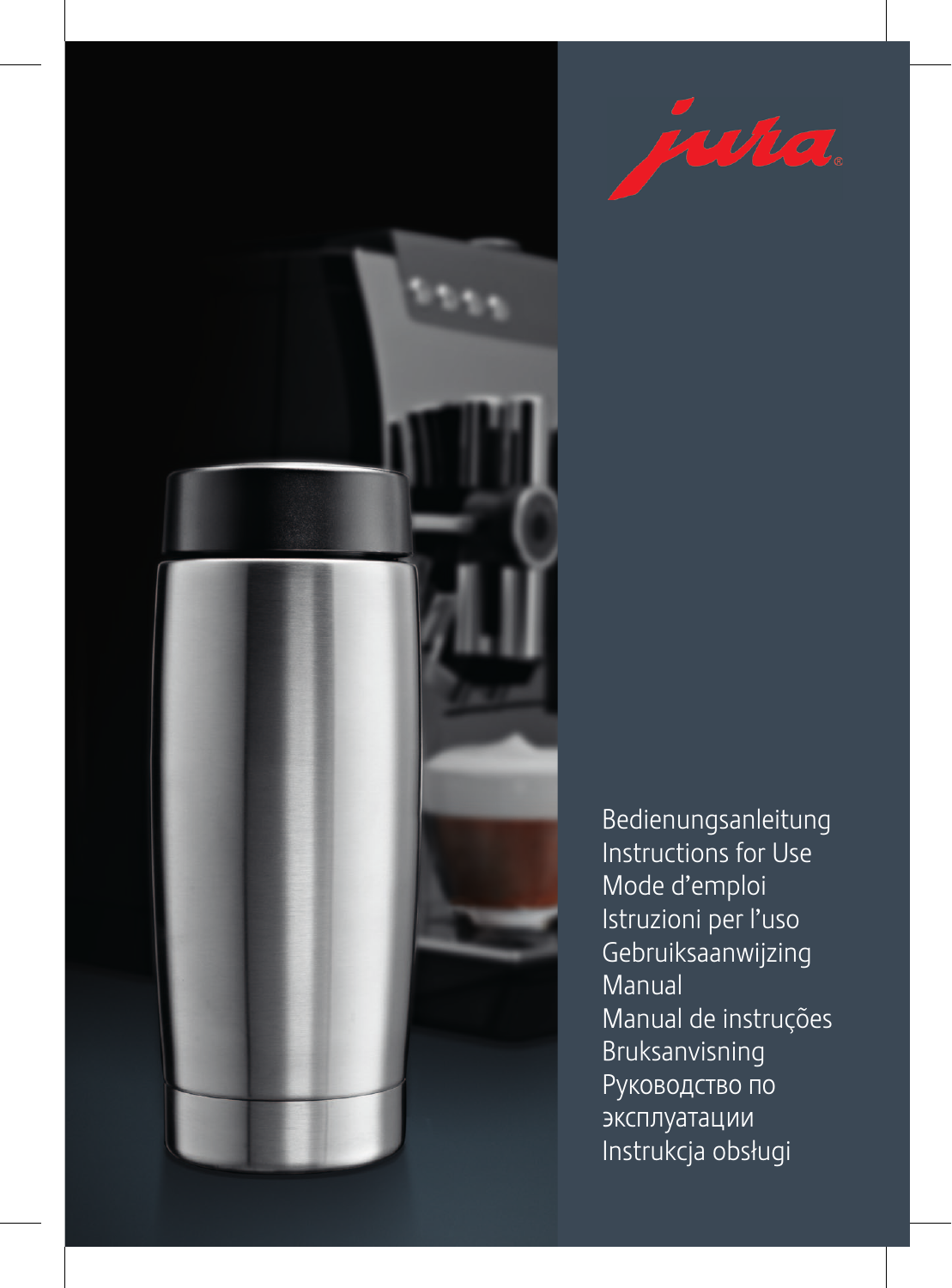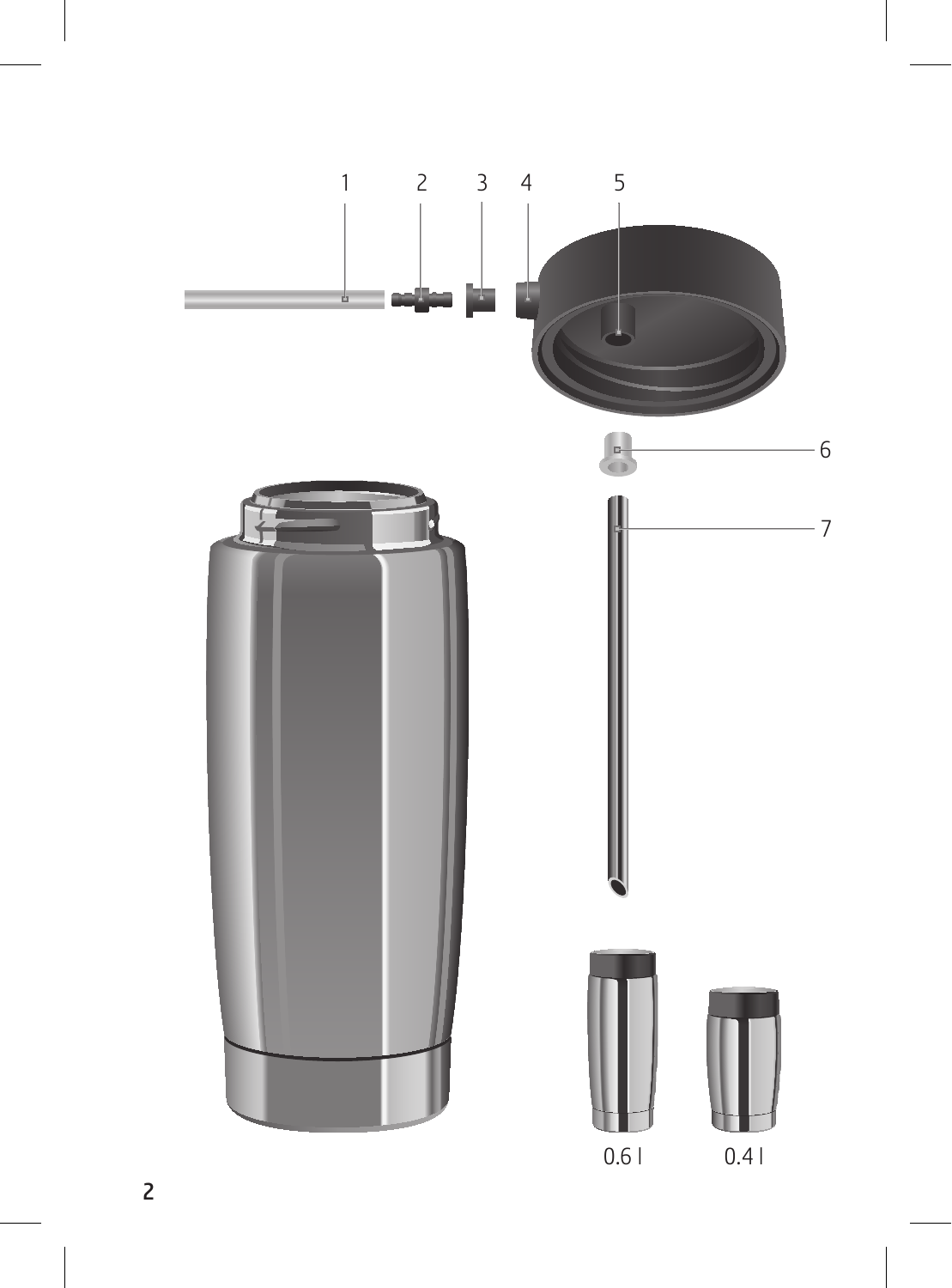#### Stainless steel vacuum milk container

 $\triangle$  These instructions apply to stainless steel vacuum milk containers with fill volumes of 0.4 l and 0.6 l.

# Important information

#### Proper use

The stainless steel vacuum milk container is designed to keep milk cool. Use for any other purpose will be deemed improper. JURA cannot accept any responsibility for the consequences of improper use. Before using the container read these instructions for use thoroughly and completely and comply with the instructions they contain. A warranty service is not applicable for damage or defects caused by non-compliance with the instructions for use. Keep these instructions for use close to the container and pass them on to the next user.

### For your safety

To prevent a health risk and damage to the container:

- $\blacksquare$  Always store the container open when not in use.
- Do not fill the container with ice cubes or carbonated liquids.
- $\blacksquare$  Do not keep filling the container with milk. Milk that has been in the container for a long time can go sour.
- $\blacksquare$  If there is still milk in the container after use, store the milk in another receptacle, not in this container.
- $\blacksquare$  Do not wash the stainless steel vacuum milk container and individual parts in the dishwasher.
- $\blacksquare$  Protect the container from sources of heat.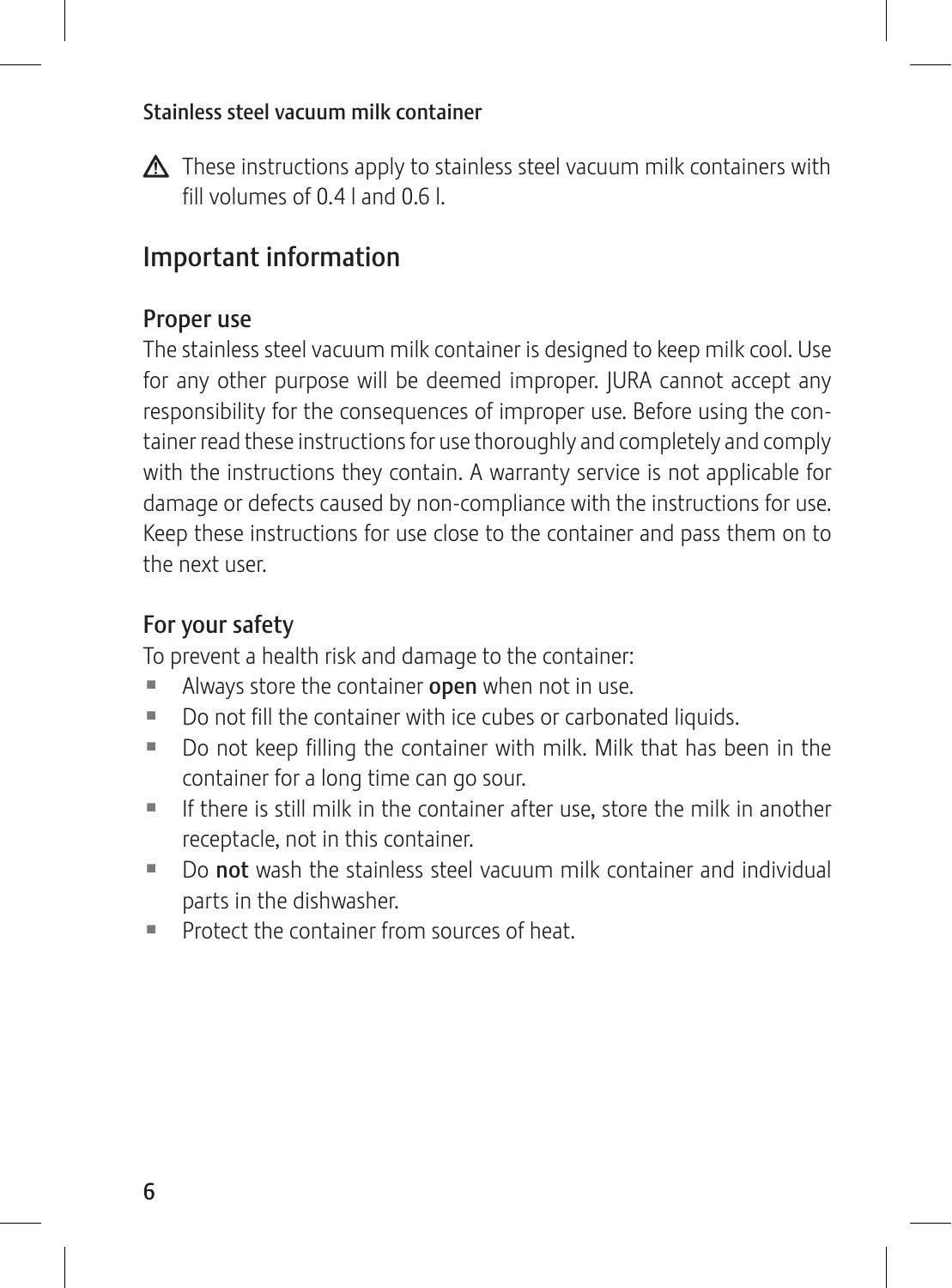## First-time use

- $\mathbf{\hat{i}}$  Rinse the stainless steel vacuum milk container thoroughly before using it for the first time.
- $\mathbf{i}$  Using the long milk pipe allows you to position the milk container further away from the machine. You can however cut the pipe to make three replacement pipes, each 120 mm in length.
- Assemble the milk pipe (1), the connector (2) and the black rubber seal (3) and connect the parts to the cover (4).
- $\triangleright$  Insert the transparent rubber seal (6) into the cover (5).
- $\triangleright$  Then insert the straight side of the metal pipe (7) into the rubber seal (6).
- $\blacktriangleright$  Fill the container with milk and close the cover. The closed container will keep the milk cool for about 8 hours.
- $\triangleright$  Connect the milk pipe (1) to your coffee machine. To do this, attach the end of the milk pipe (without the connector) to the connector supplied with your coffee machine.

# Cleaning and maintenance

- $\mathbf i$  Do not use harsh or abrasive cleaning agents or hard objects for cleaning. These can damage the coating of the stainless steel vacuum milk container.
- $\mathbf{i}$  In the interests of hygiene, we recommend changing the milk pipe on a regular basis (approx. every 3 months). Replacement pipes are available from specialised dealers.
- $\blacktriangleright$  Rinse the stainless steel vacuum milk container and individual parts thoroughly under running water. If there are severely dried-on milk residues, firstly immerse the individual parts in a solution of 250 ml cold water and 1 capful of JURA milk system cleaner. Then rinse the parts thoroughly.